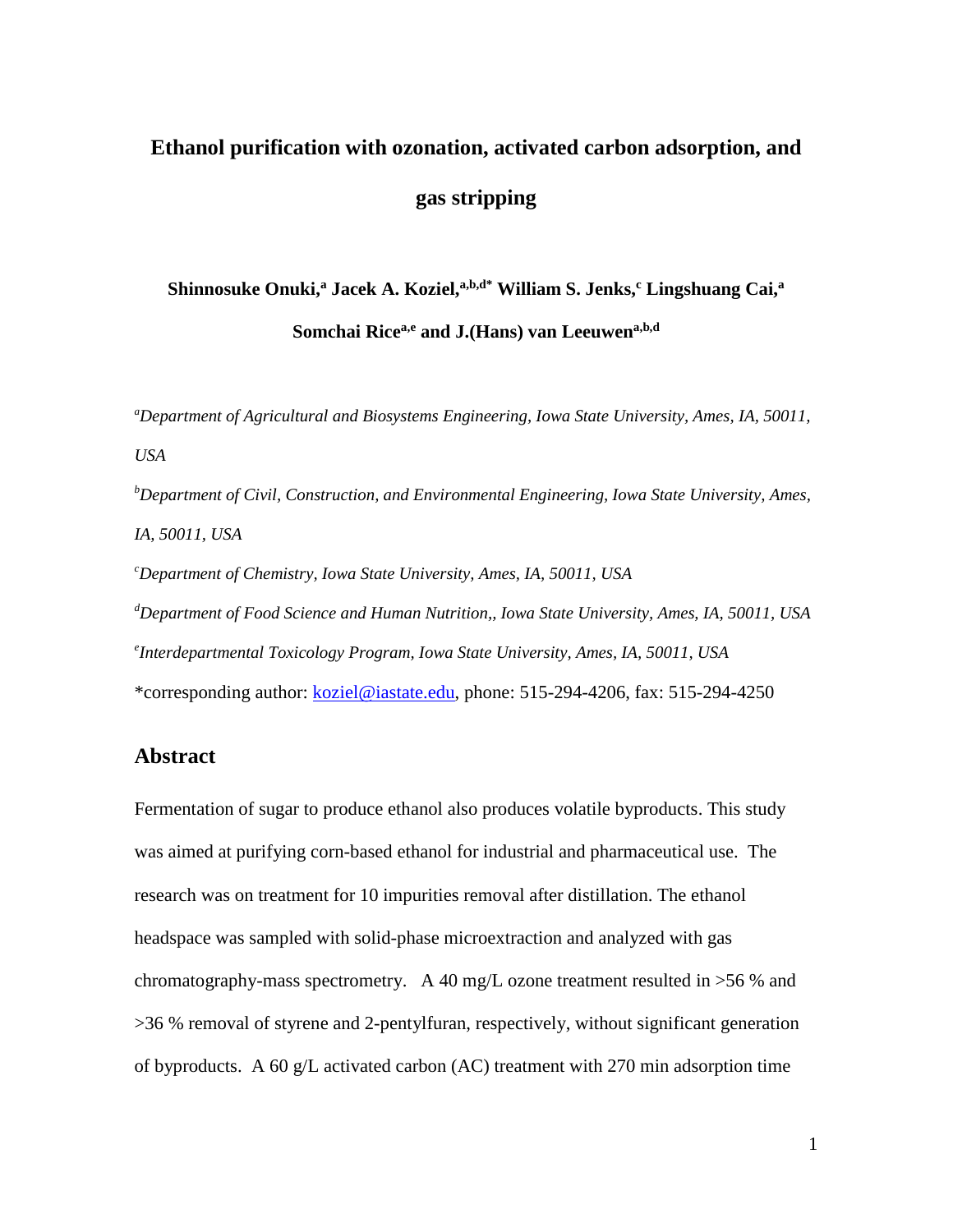resulted in 84 %, >72 %, and >78 % removal of ethyl hexanoate, ethyl octanoate, and ethyl decanoate respectively.  $CO_2$ -based stripping, at 675 L<sub>Stripping gas</sub>/L<sub>Sample</sub>, removed 65%, >82%, and >83 % acetaldehyde, ethyl vinyl ether, and 1,1-diethoxyethane respectively. A combination of three approaches effectively removes these 8 impurities.

#### **Keywords**

Activated carbon adsorption; Ethanol; Gas stripping; Ozonation; Volatile byproducts

## **1. Introduction**

The total ethanol (EtOH) production in the United States approaches 53 million  $m<sup>3</sup>$ (14 billion gal/year [16]. The value of EtOH as a fuel additive is tied to the price of oil and is lower than other EtOH products used in industry, so conversion of some of the EtOH to industrial or pharmaceutical alcohol creates a higher-value product.

The dry-grind EtOH production process includes corn milling, cooking, saccharification, fermentation, and separation by distillation. The volatile byproducts from fermentation are the most significant impurities in fermentation of EtOH, since these impurities are not efficiently removed by distillation and this is not required for fuel production. The remaining impurities in EtOH would need to be removed to acceptable levels as these could threaten human health and cause unpleasant flavors [7], [6], [14]. Higher alcohols, acetaldehyde, esters, fatty acids, and ketones are all present in commercial EtOH and derive from starch [25]; cyclic compounds are produced from lignin [8], [18]. Congeners of ethanol make a contribution to the unease and weakness following excessive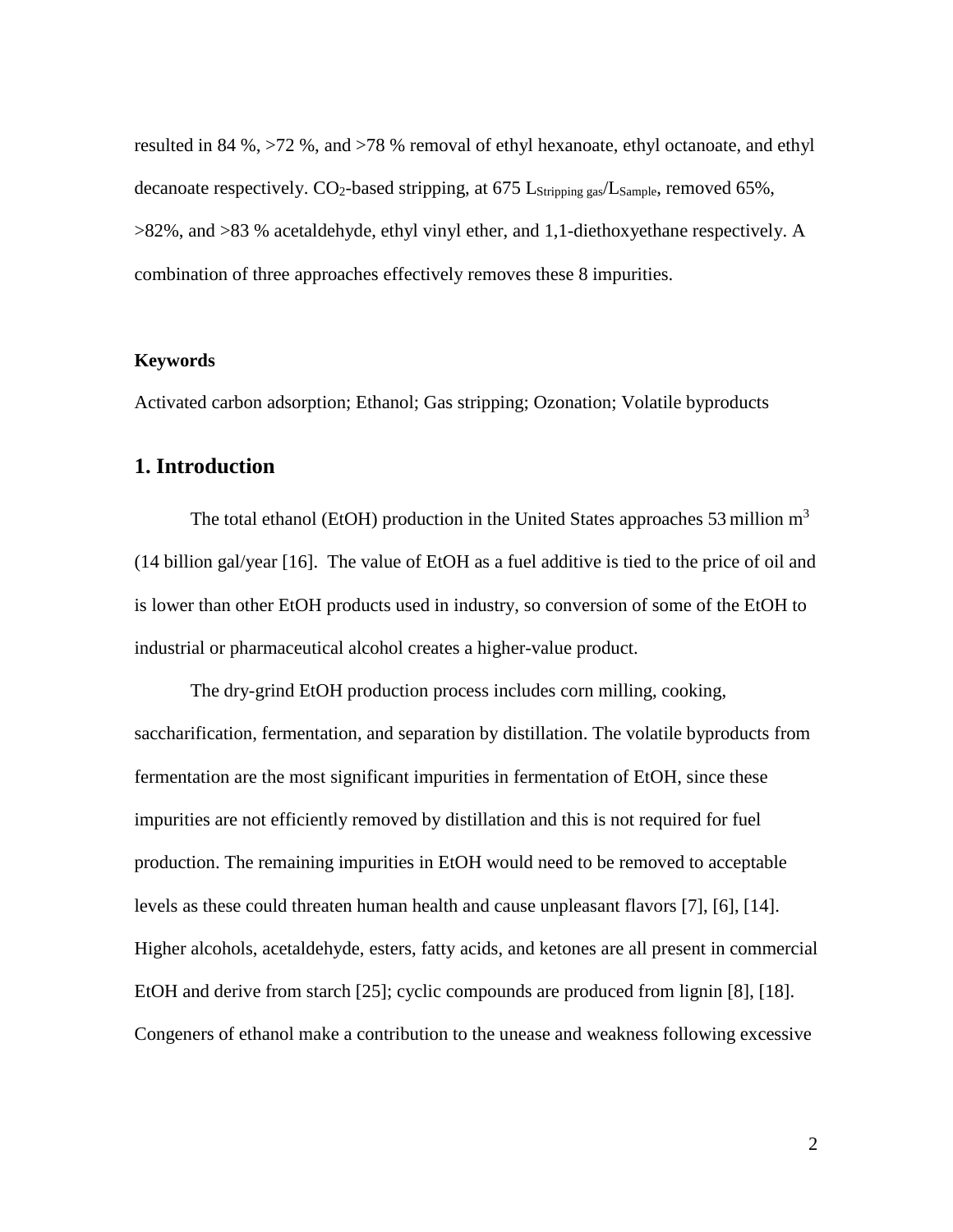drinking known as hangover [19], [32] and this provides an additional reason to purify alcohol for human consumption.

There are various kinds of purification techniques for the removal of low-level organic compounds used in the water treatment industry, while distillation has been the only practical purification technique for EtOH in industry. These treatment techniques include air stripping [22], [26], adsorption to activated carbon (AC) [30], [11] and ozonation [28], [29].

Among these water and wastewater treatment techniques, ozonation would be an interesting treatment for EtOH purification. Ozone,  $O_3$  is an allotrope of oxygen that is much less stable than the diatomic species,  $O_2$ . The strong oxidation potential of  $O_3$  makes it very reactive towards organic compounds  $[20]$ . Since  $O_3$  reacts only very slowly with EtOH, if at all, it would be possible to selectively oxidize certain impurities if their reaction rate with  $O_3$  is much higher than with EtOH. Although, in many cases,  $O_3$  does not achieve complete oxidation of organic compounds, the organic compounds are altered, resulting in changes in the properties of the compounds such as increased volatility, biodegradability, and lowered toxicity [3], [9], [24], [33]. These byproducts would require subsequent post-ozonation treatment for their removal.

AC adsorption is a very common post-ozonation treatment [17], [21]. AC has a large surface area, between 300 and 2000  $m^2/g$  [4]. The internal structure of AC consist of macropores (>25 nm), mesopores (1 nm<D<25 nm), and micropores (<1 nm) [27]. It can adsorb various size molecules on its surface due to its large surface area and wide pore distribution. Most volatile byproducts of fermentation, such as higher alcohols, cyclic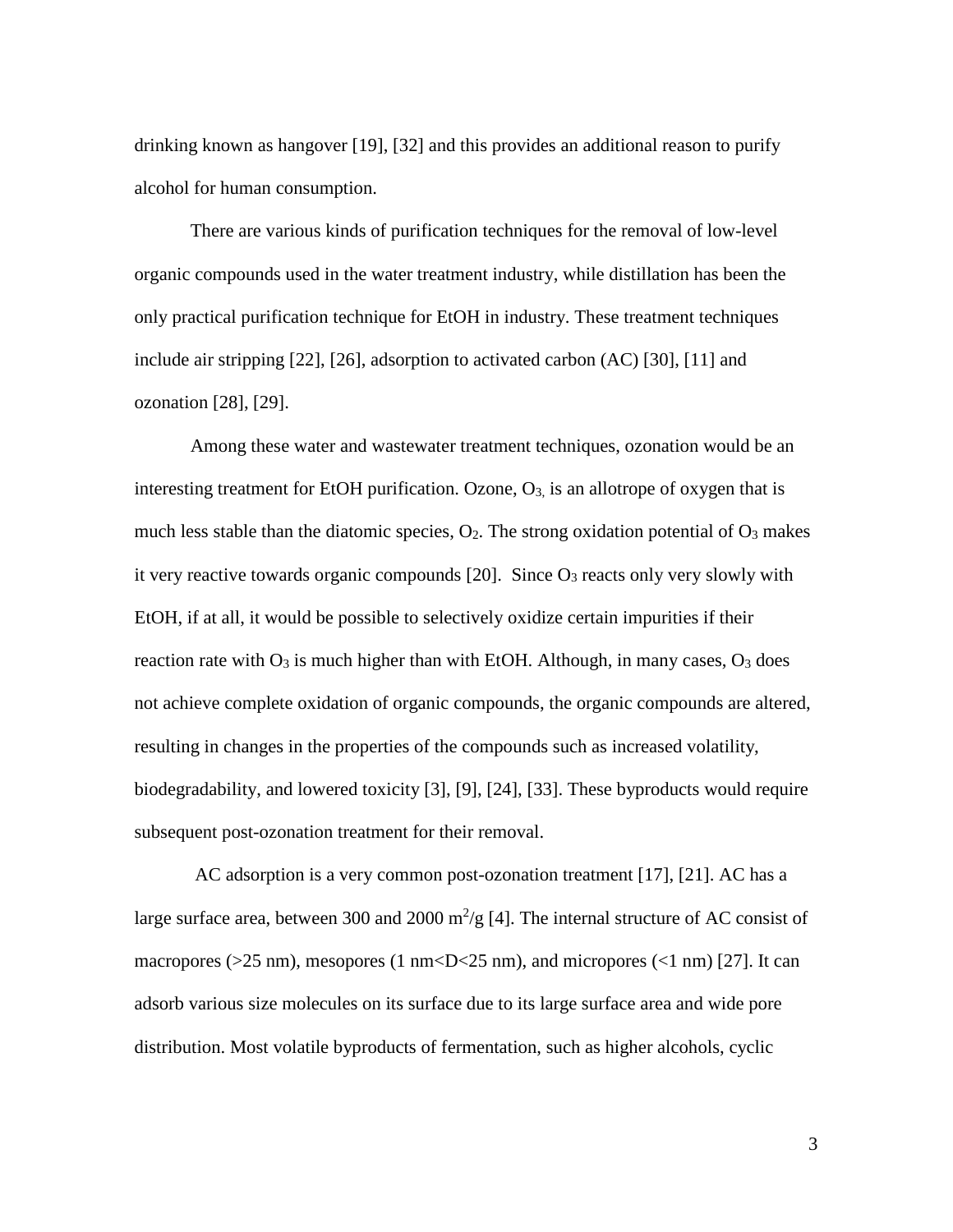compounds, and ethers, have higher adsorbability on AC than EtOH [1]. Thus, AC could selectively adsorb volatile byproducts from EtOH. Acetaldehyde, however, the most significant volatile byproduct of EtOH fermentation is not expected to be effectively removed by adsorption.

Gas stripping can be used to remove volatile compounds from solution. Gas stripping is a transfer of contaminants from liquid to gas phase. It is common in water and wastewater treatment [23], [12]. Gas stripping efficiency is determined by the transfer ratio of compounds from liquid to gas phase. The equilibrium condition between liquid and gas phases are expressed by Henry's law [2]:

$$
H = \frac{P_{vap}}{C_{sat}}
$$

Where  $H =$  Henry's law constant (L•atm/mol)

 $P_{vap}$  = the partial pressure of a pure compound (atm), and

 $C_{\text{sat}}$  = the saturation concentration of the pure compound in the liquid phase (mol/ or mg/L)

or, 
$$
H = \frac{C_G}{C_L}
$$

Where  $H =$  Henry's law constant (dimensionless)

 $C_G$  = gas phase concentration (identical concentration units), and

 $C_L$  = liquid phase concentration (identical concentration units)

Henry's law constant, *H*, varies depending on the components involved. Although there is not much data on *H* between EtOH and different gases, high *H*, and thus high gas stripping capability, is expected from compounds with low *b.p*. such as acetaldehyde.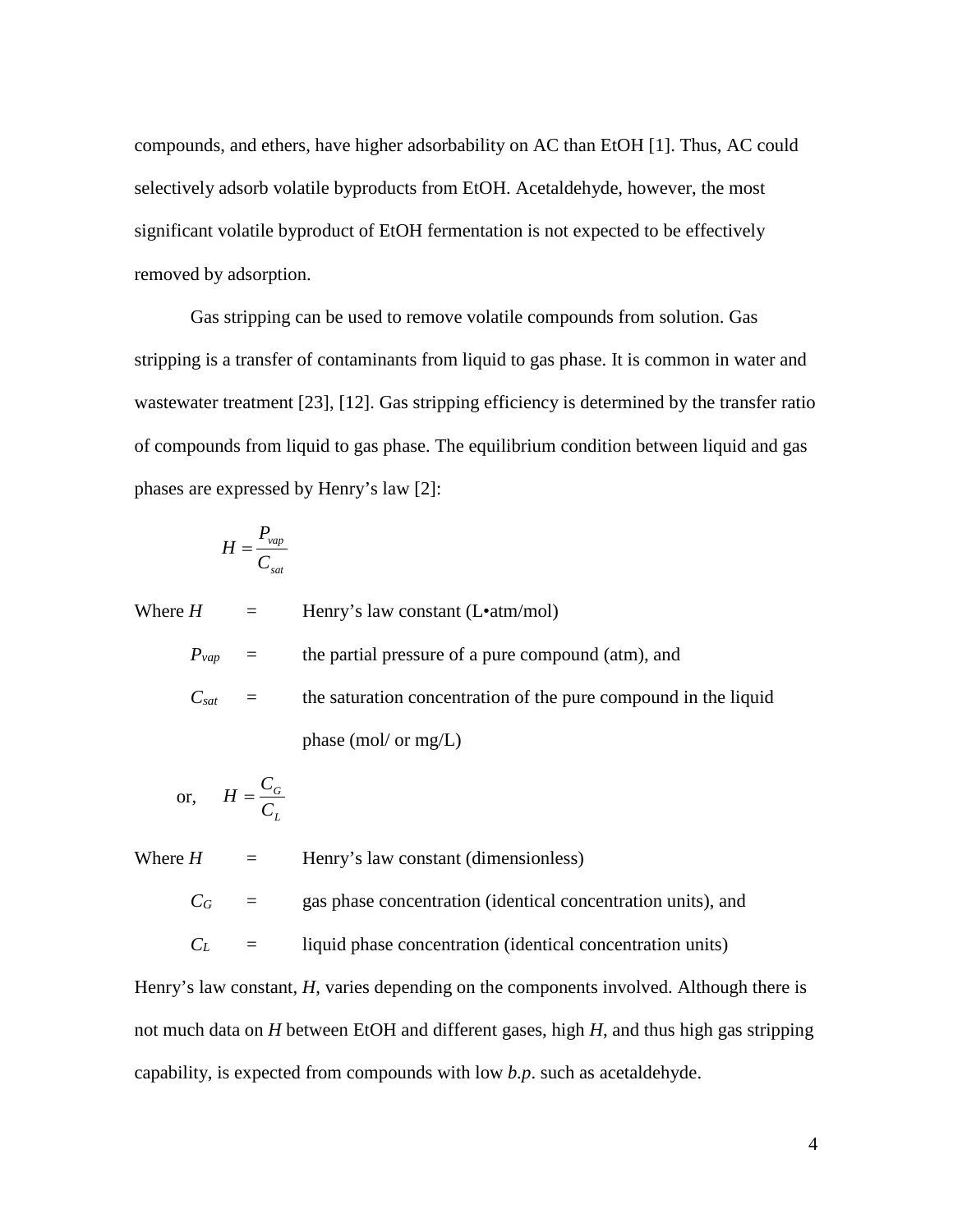The purpose of this study was to investigate the potential usefulness of ozonation and post-ozonation treatments, AC adsorption and gas stripping, as advanced purification techniques of EtOH (Figure S1). All chemical analyses used solid-phase microextraction gas chromatography - mass spectrometry (SPME-GC-MS) [13] (Figure S2). The required  $O_3$  dose, the effect of activated C adsorption time, the effect of activated C dose, the effect of gas stripping ratio, and the effect of different stripping gases were examined on a small batch basis.

## **2. Materials and methods**

#### *2.1 Ethanol sample*

Seventy-nine %, v/v, industrial EtOH sample used in this study was provided by Grain Processing Corporation (Muscatine, IA). The sample was transferred to one gallon amber glass bottles (Iowa State University Chemistry Store, Ames, IA) from one gallon metal containers after shipping. All amber glass bottles were stored in the flammablematerial storage at room temperature.

#### *2.2 Reagents*

Standard chemicals of acetaldehyde, 1,1-diethoxyethane, ethyl vinyl ether, isoamyl alcohol, isoamyl acetate, styrene, 2-pentylfuran, ethyl hexanoate, ethyl octanoate, and ethyl decanoate were purchased from Sigma-Aldrich (Milwaukee, WI). Two hundred proof ACS grade pure EtOH (from Sigma-Aldrich, St. Louis, MO) was used as a standard.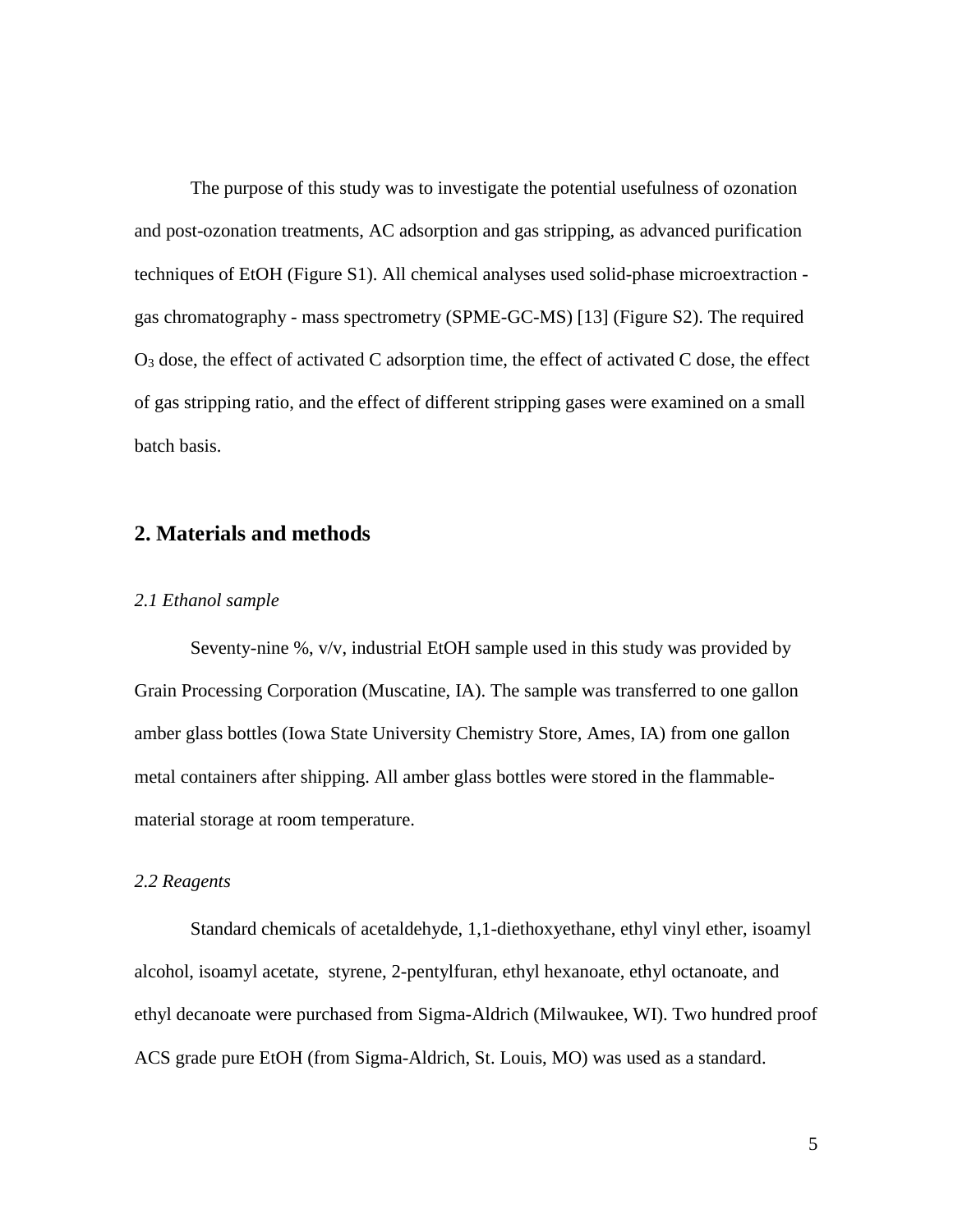#### *2.3 Multidimensional GC-MS*

Multidimensional GC-MS (Microanalytics, Round Rock, TX) was used for all the analyses (Figure S2). The system was equipped with a non-polar precolumn and a polar analytical column in series as well as system automation and data acquisition software (MultiTrax™ V. 6.00, Microanalytics and ChemStation™, Agilent). An auto injection system, CTC PAL system Autosampler (LEAP Technologies, Carrboro, NC), was used for automatic sample injection. The general run parameters used were as follows: injector, 260 °C; column, 40 °C initial, 6 min hold, 10 °C /min, 220 °C final, 4 min hold; carrier gas, He. Mass to charge ratio (m/z) range was set between 29 and 280. Spectra were collected at 6 scans/s and electron multiplier voltage was set to 1500 V. The MS detector was auto-tuned weekly.

The identity of compounds was verified using (a) reference standards (Sigma-Aldrich, Fisher, Fluka) and matching their retention time on multidimensional GC capillary column and mass spectrums; (b) matching mass spectrums of unknown compounds with BenchTop/PBM (Palisade Mass Spectrometry, Ithaca, NY, USA) MS library search system and spectrums of pure compounds.

#### *2.4 SPME conditions*

SPME conditions were determined based on the previous study for the analysis of industrial EtOH [13] (Figure S2). Carboxen/PDMS 85 μm fiber (Supelco, Bellefonte, PA) was used for extraction of volatile compounds. Ten mL of 10% diluted EtOH samples were transferred to 25 mL screw-capped amber vials with polytetrafluoroethylene (PTFE) lined silicon septa. The vial was agitated for 10 min at 750 rpm and 40 °C before SPME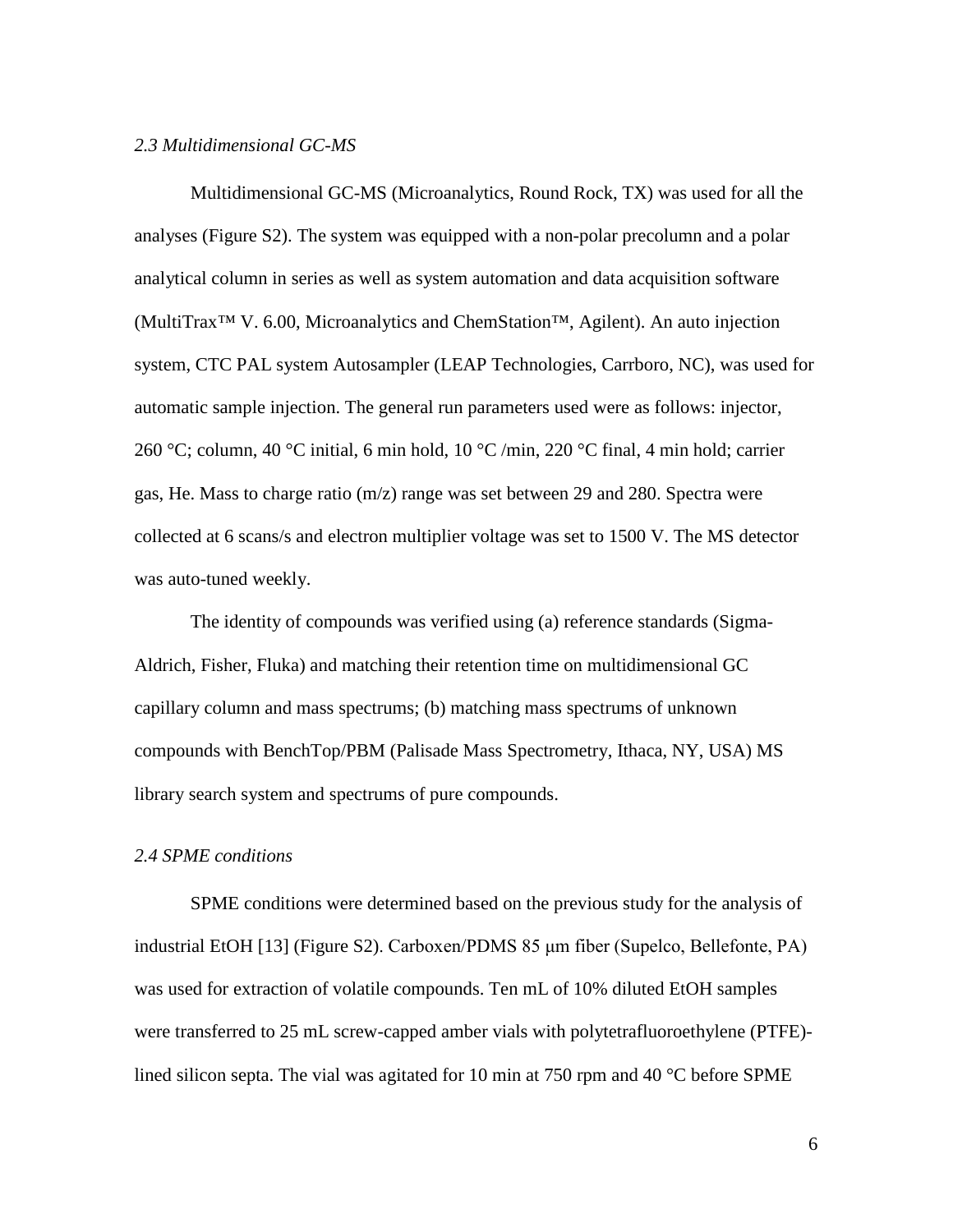extraction. The SPME fiber was inserted into the headspace of the vial through the septum on the screw cap and exposed in the headspace of the vial for 20 s. With each extraction, the SPME fiber was removed immediately from the vial and inserted into the GC injection port for the analysis.

#### *2.5 Ozone generation setup and ozone dose calibration*

A purer feed gas providing setup was designed to avoid contamination from the room air. An O3 generator (TOG C2B, Triogen, Glasgow, Scotland) was connected to an air cylinder. Moisture and hydrocarbon were removed through a moisture trap (Restek, State College, PA) and a hydrocarbon trap (Restek, State College, PA). Gas flow was controlled by a mass flow controller (GLC17, Aalborg, Orangeburg, NY) (Figure 1). The quality of feed gas was evaluated by GC-MS. Details of the standard method [15], [31] used for ozone dose calibration by titration is presented in the Supplemental Material.

#### *2.6 Ozonation*

The same ozonation condition as ozone generator calibration was used. Ozone gas was passed through 79%,  $v/v$ , 200 mL industrial EtOH samples at a flow rate of 500 mL/min. The output setup of  $O_3$  generator was kept constant, and the  $O_3$  dose was controlled by ozonation time. Ozone doses between 2 to 160 mg/L were examined. The ozonated samples were diluted to 10%, v/v, EtOH content. Ten mL of ozonated samples were transferred to 25 mL screw-capped amber vials with polytetrafluoroethylene (PTFE) lined silicon septa for SPME headspace sampling before the analysis with GC-MS.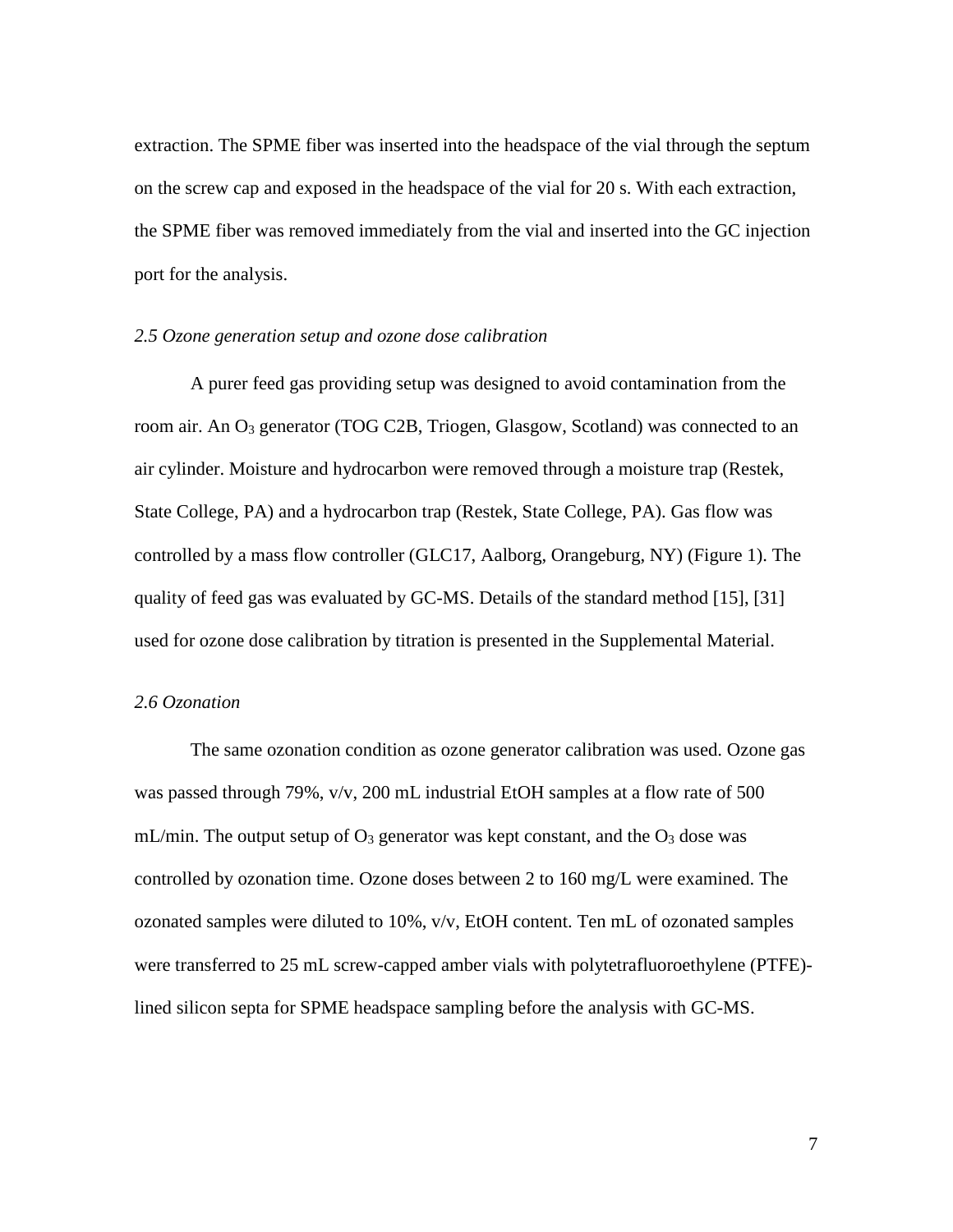#### *2.7 Activated carbon adsorption (post-ozonation treatment)*

Post-ozonation treatment with granular AC (GAC) (F-400, Calgon Carbon, Pittsburgh, PA) was examined. Fifty mL ozonated EtOH sample (40 mg/L O<sub>3</sub> dose) was transferred to each of 250 mL Erlenmeyer flask. Specific amounts of GAC between 0.1 to 3 g were added to the EtOH samples. The samples were agitated at 220 rpm for a specific time between 10 to 270 min. The treated sample was diluted with water to 10%, v/v EtOH concentration. Ten mL of treated samples were transferred to 25 mL screw-capped amber vials with PTFE-lined silicon septa for the extraction with SPME and analysis with GC-MS.

#### *2.8 Gas stripping (post-ozonation treatment)*

Post-ozonation treatment with gas stripping was examined. Air,  $N_2$ , or  $CO_2$  was passed through 79%,  $v/v$ , 200 mL ozonated EtOH samples (40 mg/L  $O_3$  dose) with the flow rate of 500 mL/min for specific time between 10 to 270 min (stripping ratio between 25 to 675 L<sub>Stripping gas</sub>/L<sub>Sample</sub>). Then, the treated sample was diluted with water to be 10%, v/v EtOH concentration. Ten mL of treated samples were transferred to 25 mL screwcapped amber vials with PTFE-lined silicon for the extraction with SPME and analysis with GC-MS.

#### *2.9 Data Analysis*

The relative % reduction/generation was used to evaluate the effectiveness of each treatment. Treatment effectiveness for target VOCs was expressed as % reduction, i.e., as the ratio of the difference between the control and treatment to the control, of the form: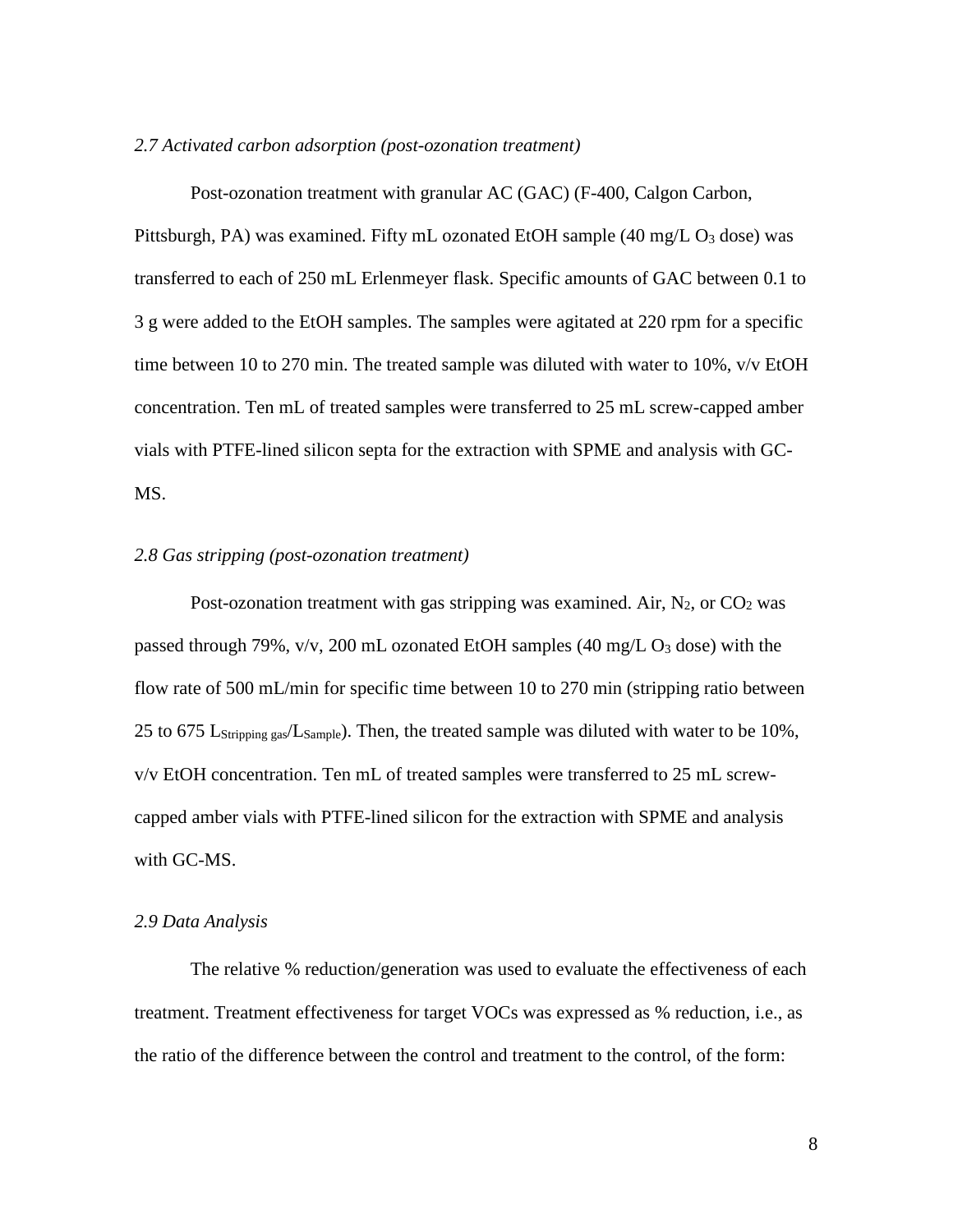% *Reduction* = 
$$
\frac{C - T}{C} \times 100\%
$$

where:

 $C =$  gas chromatographic peak area counts or concentrations of VOCs, and T = gas chromatographic peak area counts or concentrations of VOCs The VOC concentrations were estimated by using the method and calibration curves developed in a previous study [13].

## **3. Results and discussion**

#### *3.1 Ozonation*

Industrial EtOH samples after  $O_3$  doses between 2 to 160 mg/L were examined. Figure 2 and Table S2 represent the effect of  $O_3$  dose on the removal of volatile byproducts in the industrial EtOH sample. Styrene and 2-pentylfuran were removed with a 40 mg/L of O3 dose to below the MDLs. The concentrations of styrene and 2-pentylfuran were lowered to  $1.49\times10^{-6}$  and  $1.30\times10^{-6}$  mol/L respectively after 40 mg/L of O<sub>3</sub> dose. There was no significant effect on all the other volatile byproducts by ozonation with an increase in the O3 dose to 160 mg/L. The generation of ozonolysis byproducts was not observed. Although trace level generation of acetaldehyde by oxidation of EtOH and generation of ethyl vinyl ether and 1,1-diethoxyethane by condensation of acetaldehyde and EtOH were expected, no significant changes in the concentrations of these three byproducts by ozonation were observed. Higher alcohol, acetaldehyde, and esters were not removed by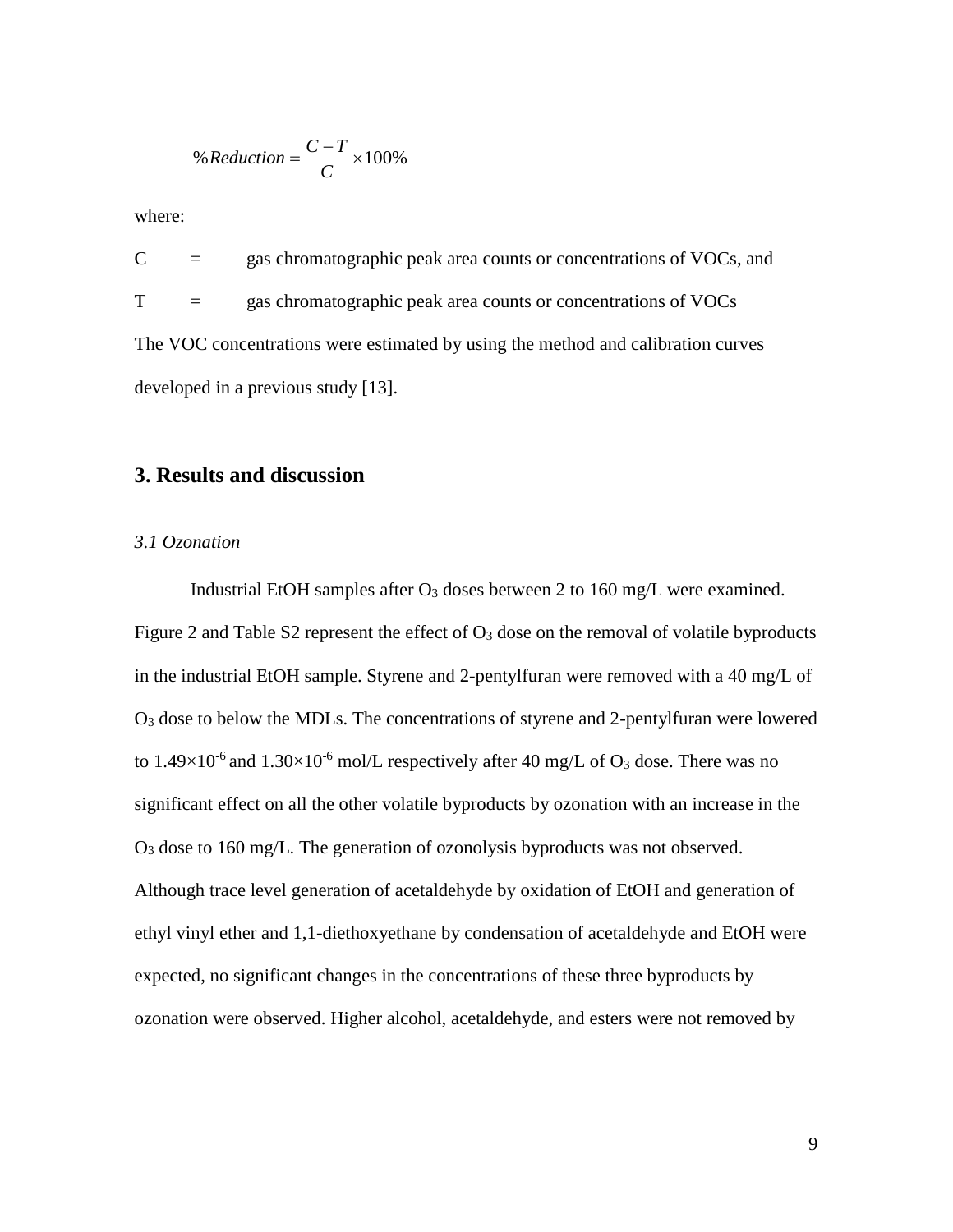ozonation; none of these compounds are classically expected to be especially reactive with ozone, compared to furans and alkenes.

Styrene and 2-pentylfuran were effectively removed by ozonation at 40 mg/L. While removal of styrene and 2-pentylfuran by ozonation was observed, the generation of ozonolysis byproducts was not observed. This indicates that cyclic and heterocyclic volatile byproducts, lignin-derived compounds from EtOH fermentation could be removed effectively by ozonation from EtOH without any detrimental changes to the quality of EtOH. Thus,  $40 \text{ mg/L } O_3$  dose was selected for the subsequent experiments. Other volatile fermentation byproducts, such as aldehydes, condensation products of acetaldehyde and EtOH, higher alcohols, acetate, and ethers, were not removed by ozonation only.

#### *3.2 Activated carbon adsorption (post-ozonation treatment)*

#### *3.2.1 Adsorption time (post-ozonation treatment)*

Post-ozonation treatment with granular AC (GAC) was examined. Fifty mL ozonated EtOH samples (40 mg/L  $O_3$  dose) were transferred to 250 mL Erlenmeyer flasks. One g GAC was added to the EtOH samples, i.e. 20 g/L. The samples were agitated at 220 rpm for specific time between 10 to 270 min. Figure 3 (Part A) and Table S3 represent the effect of activated C adsorption time on the removal of volatile byproducts in the industrial EtOH sample after ozonation.

Ethyl hexanoate, ethyl octanoate, and ethyl decanoate were effectively removed by high dosages of GAC. Within 270 min contact time, the concentrations of ethyl hexanoate, ethyl octanoate, and ethyl decanoate were lowered by 33%, 70% and >78% respectively.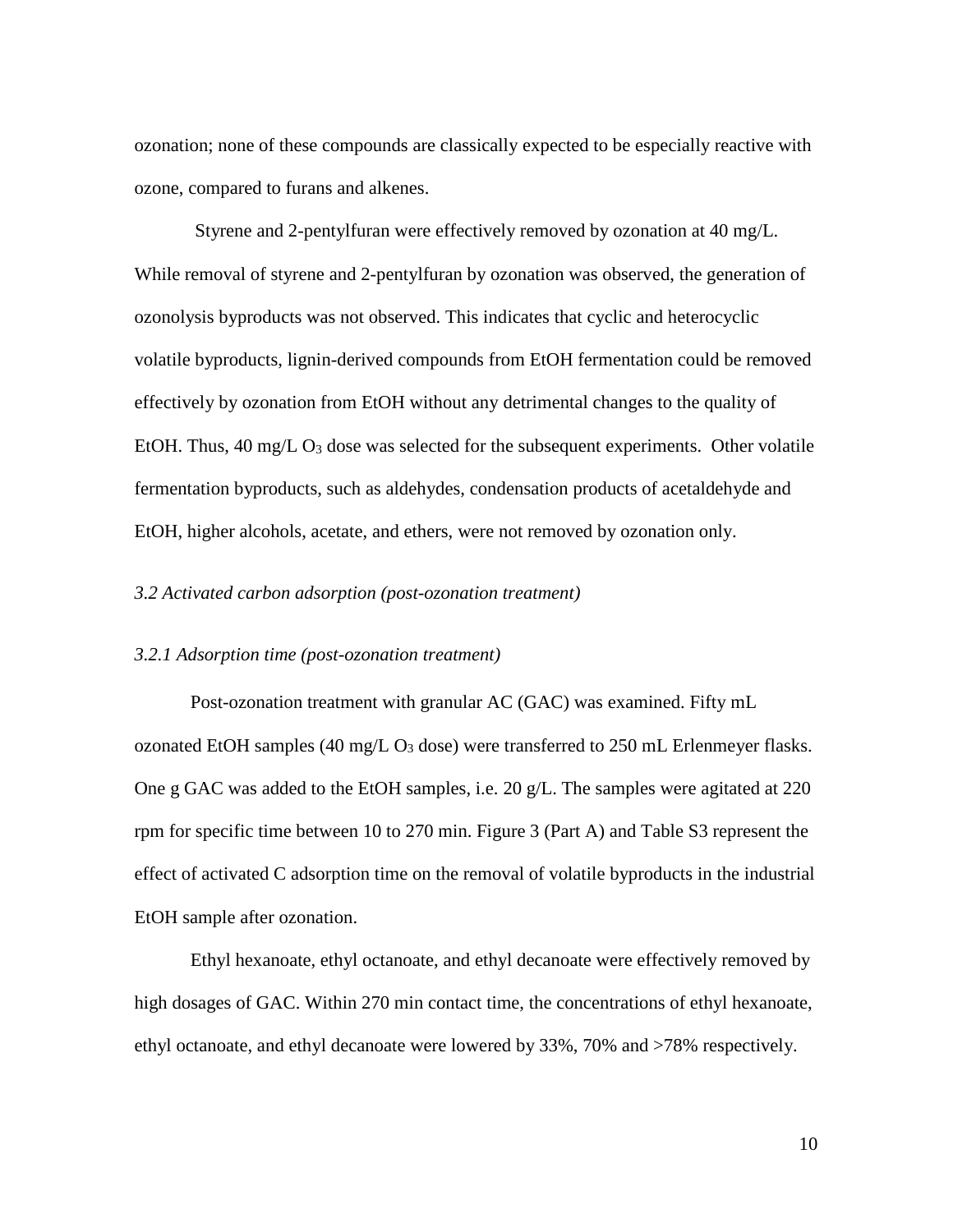The removability increased with an increase in the adsorption time and molecular size. Also, apparent decreases in the % removals after initial increases in the % removals were observed on ethyl vinyl ether and 1,1-diethoxyethane. This could be explained by competitive adsorption and displacement. Firstly, small molecules, which are ethyl vinyl ether and 1,1-diethoxyethane here, were adsorbed on the surface of AC due to their high diffusivities. After that, these small molecules were displaced by larger ones, such as ethyl hexanoate here. As a result, ethyl vinyl ether and 1,1-diethoxyethane were returned to the solution resulting in the decreases in the % removals. Therefore, the determination of adsorption time is important for the selective removal of target compounds. The longer adsorption time is required to remove the larger molecules such as ethyl hexanoate, ethyl octanoate, and ethyl decanoate here. The determination of optimum adsorption time, the longest adsorption time without the occurrence of displacement, is required to remove smaller molecule compounds, such as ethyl vinyl ether and 1,1-diethoxyethane here. The adsorption of acetaldehyde and isoamyl alcohol was not observed. GAC is clearly more effective in removing larger, less polar molecules.

#### *3.2.2 Activated carbon dose (post-ozonation treatment)*

Post-ozonation treatment with GAC was examined. Fifty mL ozonated EtOH samples (40 mg/L  $O_3$  dose) were transferred to each 250 mL Erlenmeyer flask. Specific amounts of GAC between 0.1 to 3.0 g were added to the EtOH samples resulting in 2 to 60 g/L GAC dose. The samples were agitated at 220 rpm for 270 min. Figure 3 (Part B) and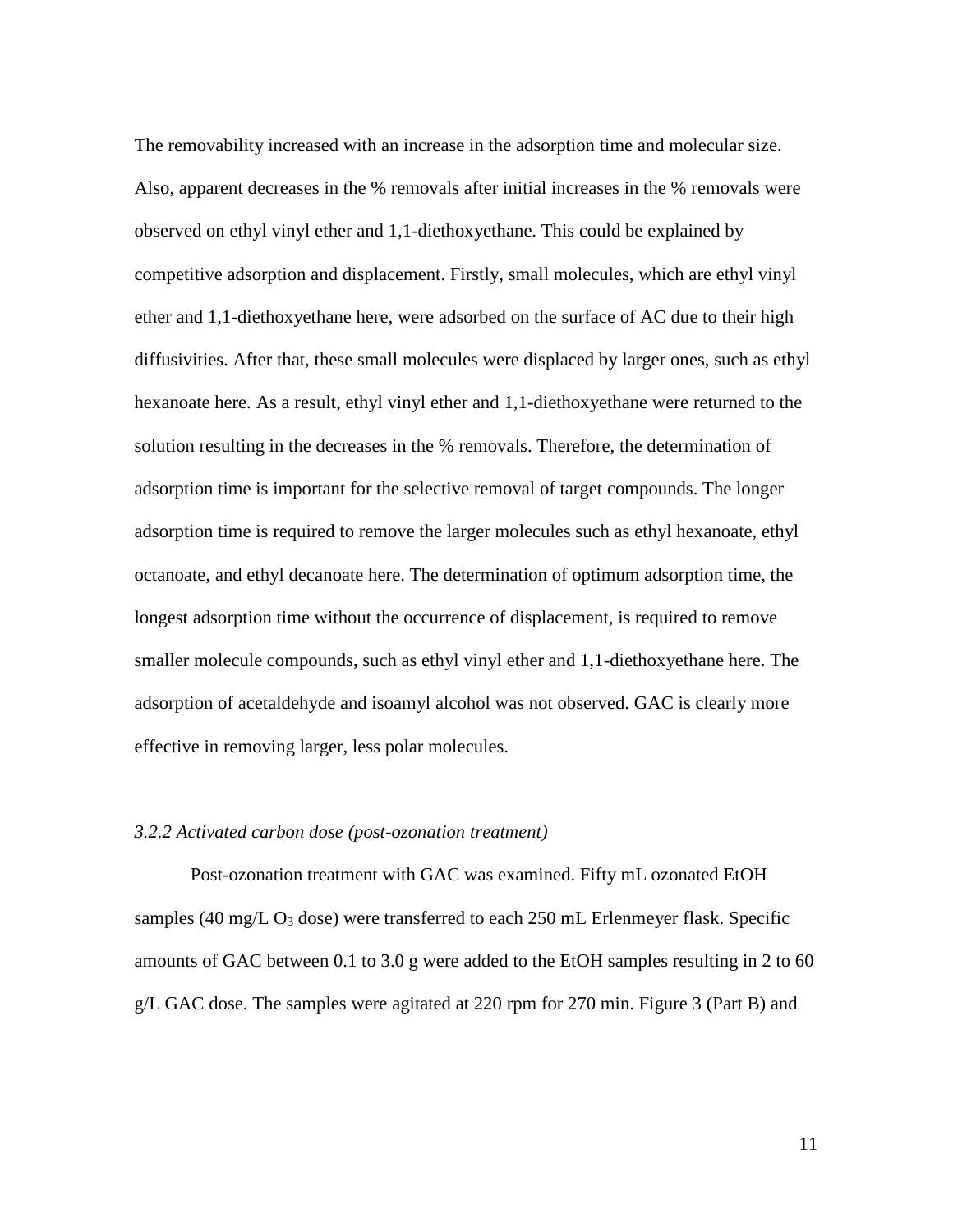Table S4 represent the effect of AC adsorption with different GAC doses on the removal of volatile byproducts in the industrial EtOH sample after ozonation.

Three ethyl esters, ethyl hexanoate, ethyl octanoate, and ethyl decanoate, were removed by AC. A dosage of 60 g/L AC lowered the ethyl hexanoate, ethyl octanoate, and ethyl decanoate by 84%, >72%, and >78 %, respectively. An increase in the AC dose resulted in a corresponding increase in the percent removal. Ethyl vinyl ether, 1,1 diethoxyethane, and isoamyl acetate were also removed with 60 g/L AC dose by  $>52$  %, 35%, and >89%, respectively. The compounds with high polarities, acetaldehyde and isoamyl alcohol, were not removed even with 3 g (60 g/L) AC dose.

Based on the % removal of volatile byproducts in the industrial EtOH sample by AC with different doses, all compounds except highly polar compounds, acetaldehyde and isoamyl alcohol, were removed with 3 g  $(60 \text{ g/L})$  AC dose. Although the compounds that could be displaced by ethyl esters, including ethyl vinyl ether and 1,1diethoxyethane, were also removed with 3 g (60 g/L) AC dose, it is still recommended to optimize the adsorption time for the removal of the target compounds. It is also to be expected that full-scale application would make use of columns with granular AC, where a longer path length will ensure more effective utilization of the AC, Another treatment, such as gas stripping, could be tested to remove the more tenacious polar compounds from EtOH.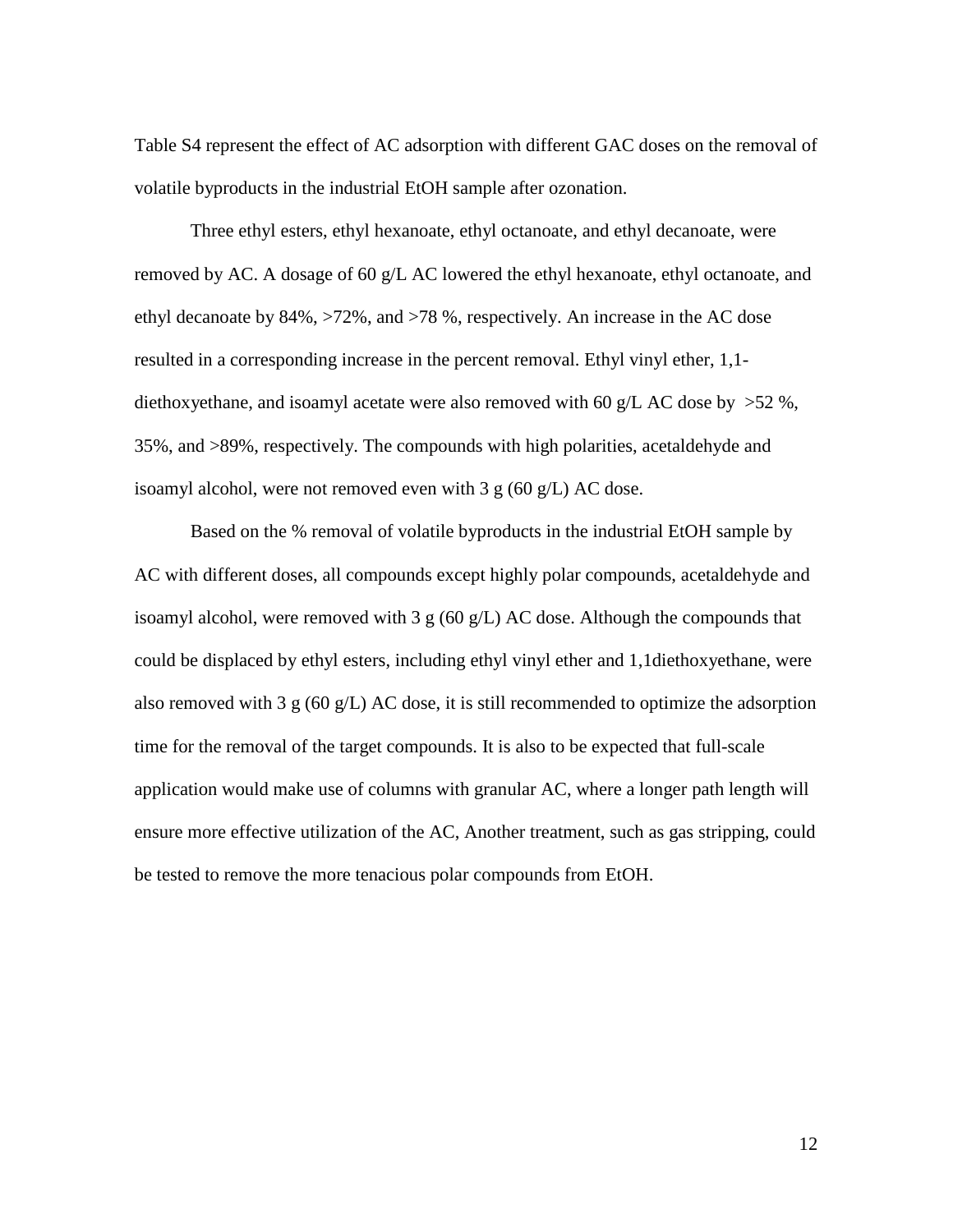#### *3.3 Gas stripping (post-ozonation treatment)*

#### *3.3.1 Air Stripping*

Post-ozonation treatment with air stripping was examined. Air was passed through 79 %, v/v, 200 mL ozonated EtOH samples (40 mg/L ozone dose) with a flow rate of 500 mL/min for specific time between 10 to 270 min (stripping ratio between 25 to 675 mLStripping gas/mLSample). Figure 4 and Table S5 summarize the effect of air stripping with different stripping ratios on the removal of volatile byproducts in the industrial EtOH sample after ozonation.

The removals of acetaldehyde, ethyl vinyl ether, and 1,1-diethoxyethane, were observed with air stripping. The concentrations of acetaldehyde, ethyl vinyl ether, and 1,1 diethoxyethane were lowered by 35%,  $>67\%$ , and 59% respectively with 675 Lstripping gas/LSample air stripping ratio. The boiling points (*b.p.*) of these three compounds are relatively low compared to the other compounds in the EtOH sample: the *b.p.* of acetaldehyde is 21 °C; the *b.p.* of ethyl vinyl ether is 35 °C; the *b.p.* of 1,1-diethoxyethane is 103 °C. The high volatilities is reflected in good removal of these compounds by air stripping. Acetaldehyde has the lowest *b.p.* among the volatile byproducts in the EtOH and was expected to be easily removed by air stripping.

Ethyl vinyl ether and 1,1-diethoxyethane are condensation products of acetaldehyde and EtOH. Thus, removal of acetaldehyde may cause the decrease in the concentrations of ethyl vinyl ether and 1,1-diethoxyethane by reversing the condensation by simple massaction, i.e., by hydrolysis to return the acetaldehyde to equilibrium with the ethyl vinyl ether and 1,1-diethoxyethane. Figure 4 shows that acetaldehyde stripping is linear over the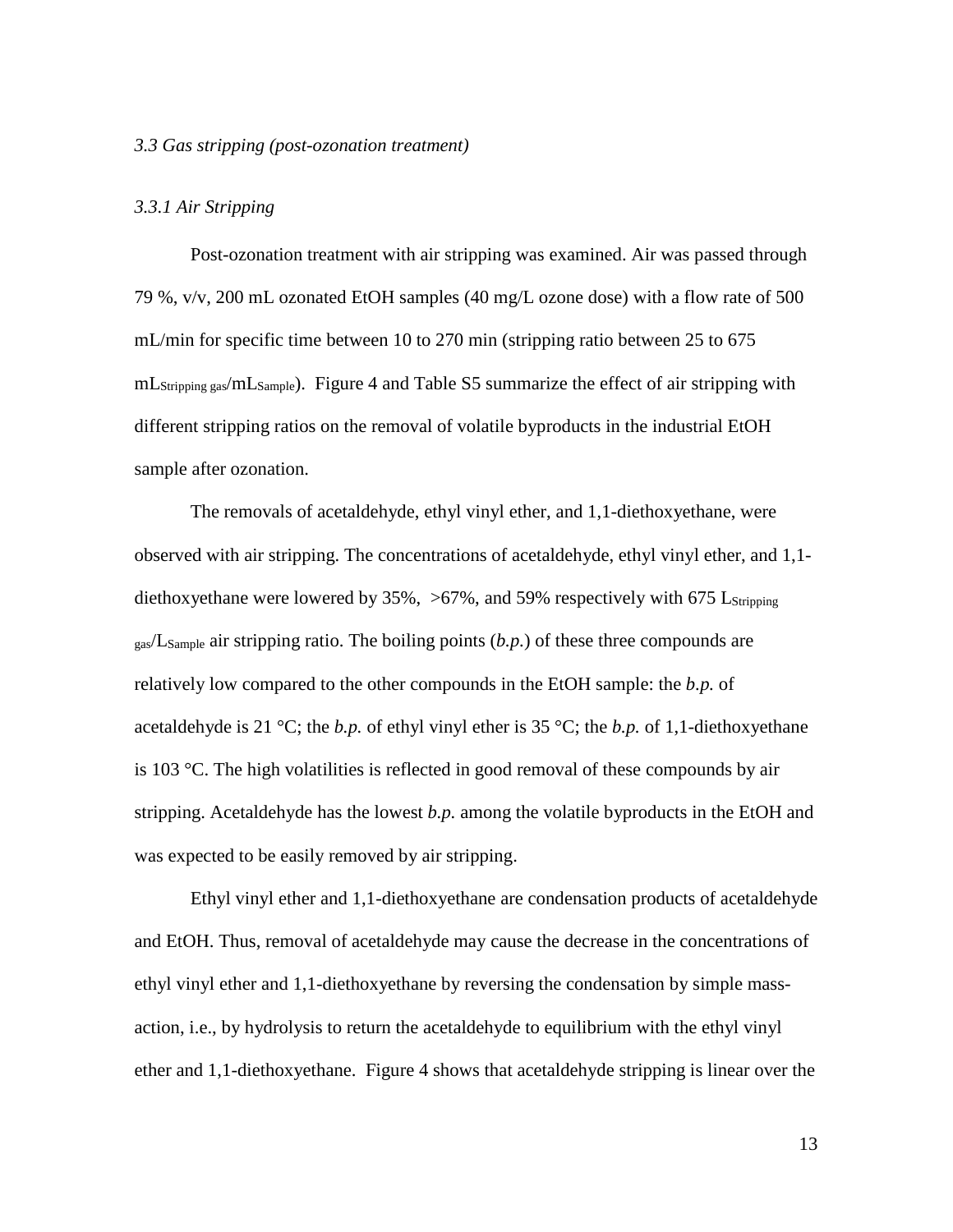range tested. This indicates that acetaldehyde was simply volatilized by air passing through the EtOH sample. The percent removals of ethyl vinyl ether and 1,1-diethoxyethane increased sharply until 25 L<sub>Stripping gas</sub>/L<sub>Sample</sub> and after 25 L<sub>Stripping gas</sub>/L<sub>Sample</sub> the increases in the % removals increased gradually showing high linearity. Thus, it is expected that for the first 25 LStripping gas/LSample, some fraction of the ethyl vinyl ether and 1,1-diethoxyethane was removed by air passing through an EtOH sample. After 25 L<sub>Stripping gas</sub>/L<sub>Sample</sub>, the removal came from the change in the equilibrium condition between acetaldehyde and its condensation products due to decrease in the concentration of acetaldehyde.

#### *3.3.2 Nitrogen stripping*

Post-ozonation treatment with  $N_2$ -based stripping was examined. Experimental conditions were the same as those used for air. It is expected that the introduction of  $O_2$ through air stripping could cause a small amount oxidation of EtOH, resulting in the generation of acetaldehyde and its condensation products, counterproductive to the removal of these compounds. Figure 5 and Table S6 represent the effect of  $N_2$  stripping with different stripping ratios on the removal of volatile byproducts in the industrial EtOH sample after ozonation.

The concentrations of acetaldehyde, ethyl vinyl ether, and 1,1-diethoxyethane were lowered by 38%, >67%, and 63% respectively with 675 L<sub>Stripping gas</sub>/L<sub>Sample</sub> N<sub>2</sub> stripping ratio. There was no significant difference between air stripping and  $N_2$  stripping. Oxygen in air did not cause the generation of acetaldehyde through EtOH oxidation. Thus, there is no benefit to the use  $N_2$  for stripping from the standpoint of treatment cost.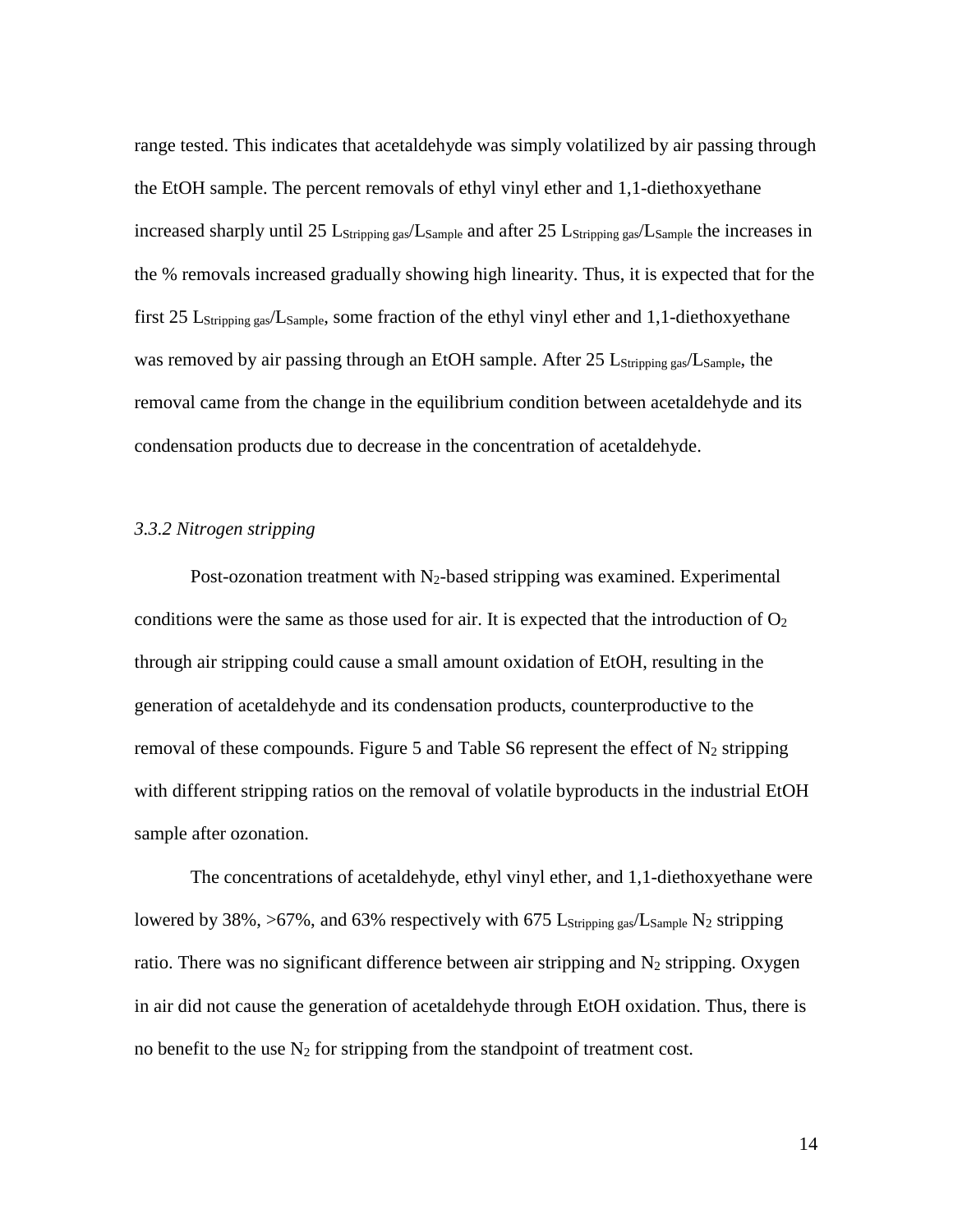#### *3.3.3 Carbon dioxide stripping*

Post-ozonation treatment with CO<sub>2</sub>-based stripping was examined. Experimental conditions were the same as those used for air- and  $N_2$ -based stripping. Carbon dioxide is one of the main byproduct of EtOH fermentation and thus readily available at EtOH plants. Figure 6 and Table S7 represent the effect of  $CO<sub>2</sub>$  stripping with different stripping ratios on the removal of volatile byproducts in the industrial EtOH sample after ozonation.

The removal of acetaldehyde, ethyl vinyl ether, and 1,1-diethoxyethane, was observed by  $CO_2$  stripping by 65%,  $>82$  % and  $>83$  % removal, respectively with 675  $L_{Stringing gas}/L_{Sample}$  CO<sub>2</sub>. While the tendencies of removability of volatile byproducts were similar to air or  $N_2$  stripping,  $CO_2$  stripping removed acetaldehyde, ethyl vinyl ether, and 1,1-diethoxyethane more effectively than air and  $N_2$  stripping. This could possibly be because (a)  $CO<sub>2</sub>$  worked as a salting-out agent in the EtOH. In aqueous solution,  $CO<sub>2</sub>$  is ionized to produce bicarbonate and carbonate ions or  $(b)$  higher solubility in  $CO<sub>2</sub>$ . Since CO2 is readily available as a waste product on EtOH plants, there are benefits for its use in stripping acetaldehyde, ethyl vinyl ether, and 1,1-diethoxyethane over simply using air.

#### *3.3.4 Off-gas*

Ozone concentrations in the off-gas could be maintained at less than 0.1 ppm. Other off-gas concentrations have not been measured specifically, but a simple mass balance will show that the high gas-flow rates, along with quite small concentrations of the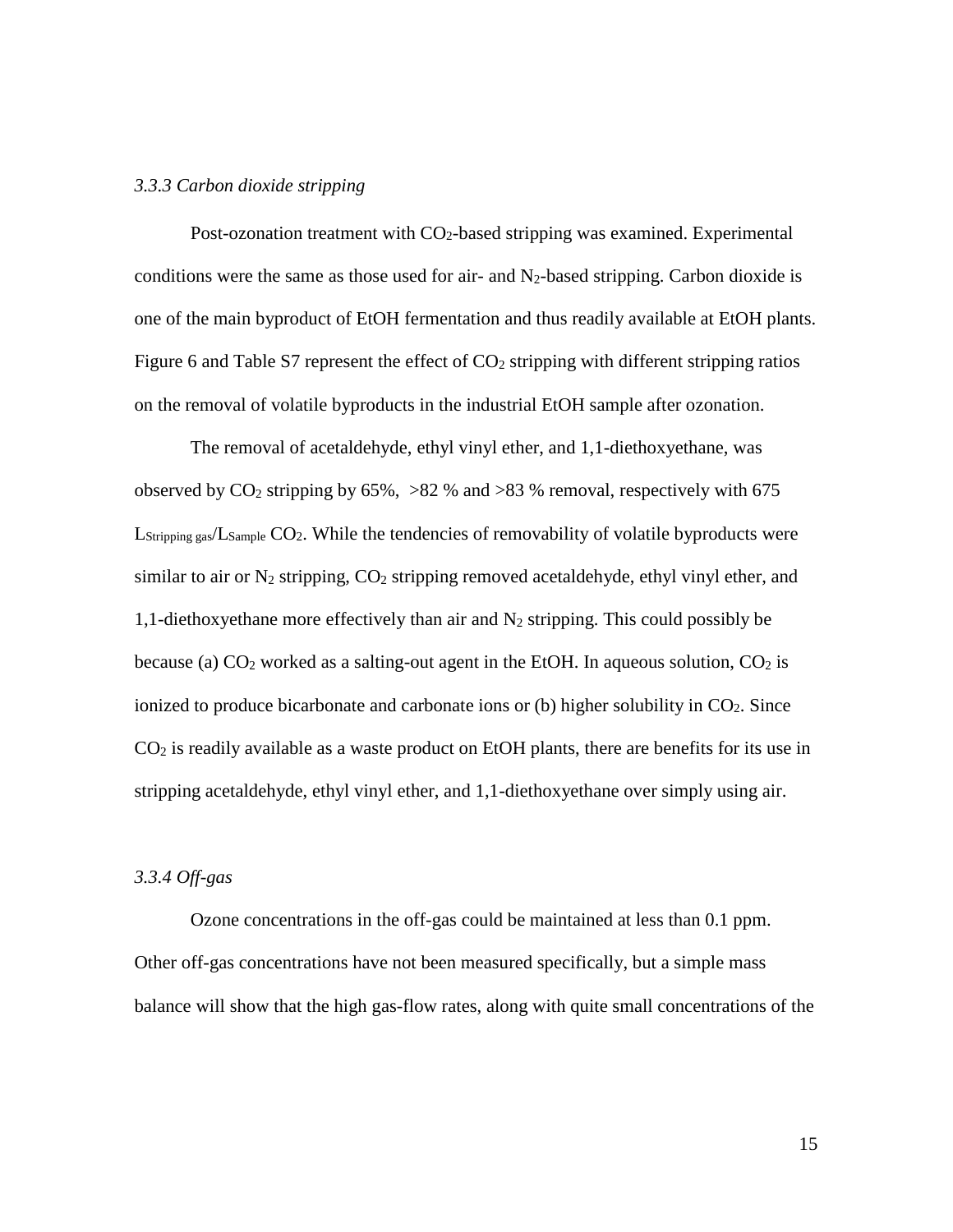compounds in the ethanol, would have produced very low levels of volatile organic compounds in the off-gas.

#### *3.4 Commercial considerations*

The cost of treatment is an important factor in commercialization Distillation is a cost-intensive purification technique since it is a repetition of heating and cooling. McAllon et al. [10] estimated the distillation cost in EtOH production at  $\sim 0.10$  to \$0.20 per gal (\$0.025 to \$0.05/L). The treatment of fuel-grade alcohol with ozonation and gas stripping can be effected at a relatively low cost. The high dosages of AC required should be investigated further as the high dosages required would be uneconomical. More prior distillation/rectification should be required to remove the higher esters at lower cost. In reality, making food-grade alcohol from fuel-grade ethanol is not quite economical without also additional distillation stages. However, combining more distillation with the three physical–chemical unit processes is able to produce a superior alcoholic product [5] and is being commercialized by Oz Spirits, LLC in making a vodka that contains no detectable impurities.

The largest component of the sales price of the vodka produced involving this process is the sum of the federal and state taxes on sales (30%). The second largest component is the mark-up by retailers (on average 27%). The bottling, labeling and physical-chemical treatment contribute 6% to the cost as a fraction of the retail sales cost. The cost of the processing is actually minimal as compared to the cost of bottling, labeling and marketing.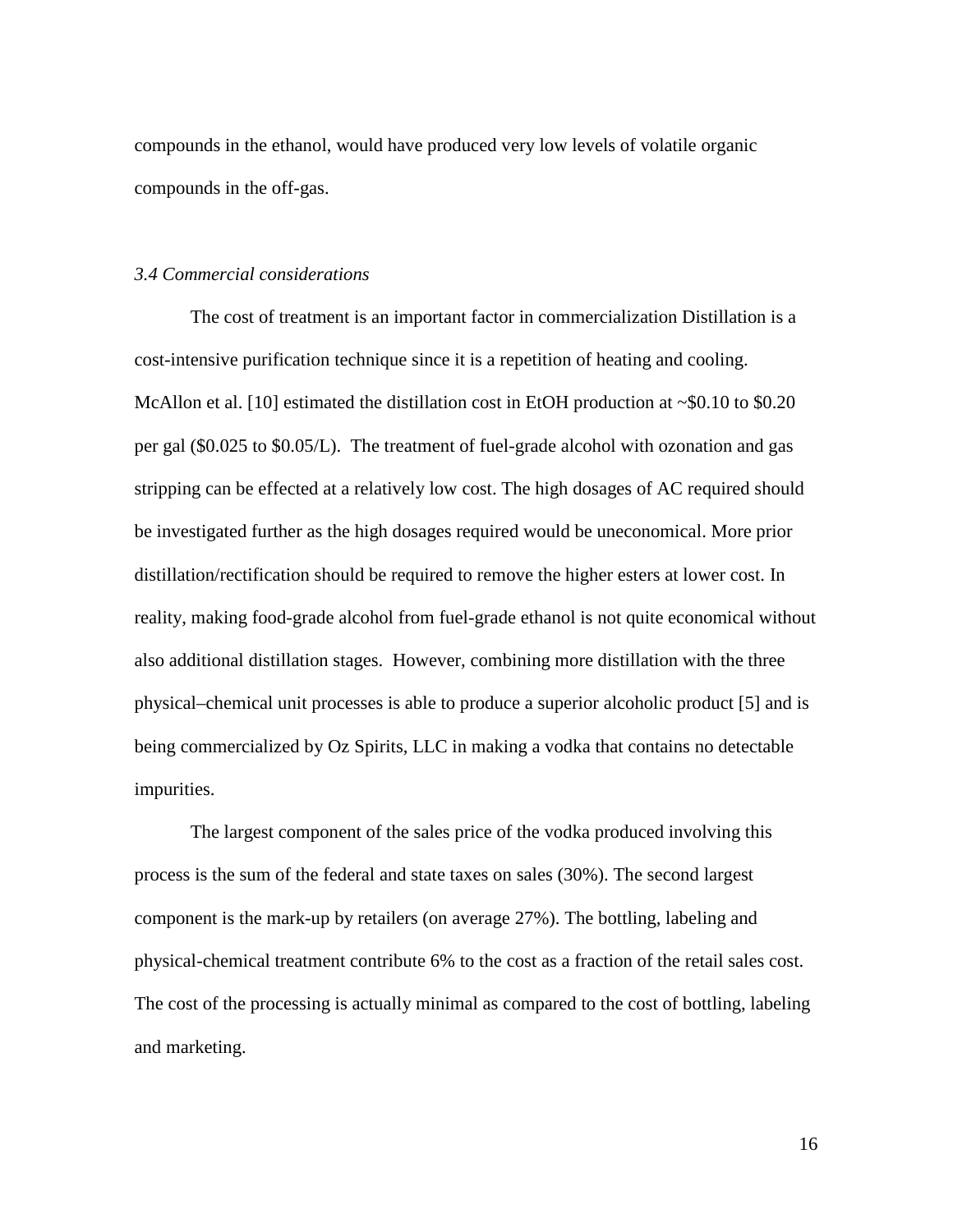### **4. Conclusions**

Ozonation, AC adsorption and gas stripping were investigated for EtOH purification of ten volatile byproducts. Ozone removed styrene and 2-pentylfuran without significant generation of byproducts. This demonstrated that it is possible to oxidize some impurities in alcohol at a higher rate than the ethanol itself. AC adsorbed ester compounds (ethyl hexanoate, ethyl octanoate, ethyl decanoate). Longer/greater adsorption time/dose caused greater removals, albeit at very high dosages, All three gases (air,  $N_2$ ,  $CO_2$ ) effectively stripped acetaldehyde and condensation products of acetaldehyde and EtOH, ethyl vinyl ether and  $1,1$ -diethoxyethane.  $CO<sub>2</sub>$  stripping showed the most potentially useful results. Eight out of ten impurities were effectively removed by the combination of ozonation, adsorption and gas stripping.

## **5. Acknowledgment**

The authors gratefully acknowledge Grow Iowa Values Fund (GIVF) for the financial support. Oz Spirits, LLC, Iowa contributed funding to the research and are now applying some of the findings in producing IngeniOz, the 'purest vodka on Earth'.

## **6. References**

- [1] Abe, I., Hayashi, K., Kitagawa, M., Hirashima, T. 1983. Prediction of adsorbability of organic compounds from aqueous solution on activated carbon by means of the linear free-energy relationship. Bulletin Chem. Soc. Japan., 56, 1002-1005.
- [2] Alley, E. R. Water Quality Control Handbook. 2007. New York, New York: McGraw-Hill.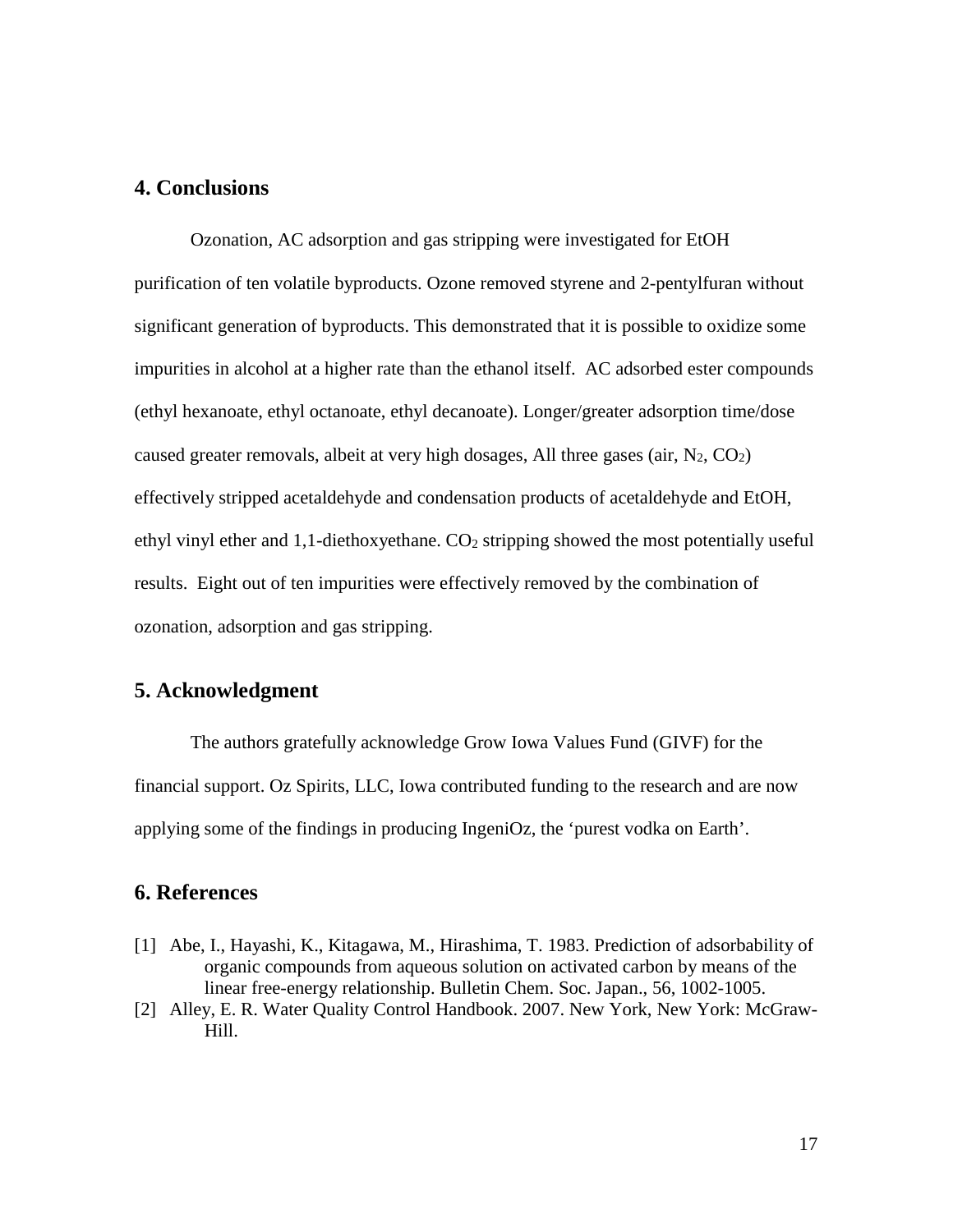- [3] Brooke, S., Newcombe, G., Nicholson, B., Klass, G. 2006. Decrease in toxicity of microcystins LA and LR in drinking water by ozonation. Toxicon. 48, 1054- 1059.
- [4] Burdock, G.A. 1997. Encyclopedia of Food and Color Additives. Boca Raton: CRC.
- [5] Cai, L., Rice, S, Koziel, J.A., Jenks, W.S., van Leeuwen, J.(H.). 2015. Further purification of food-grade alcohol to make a congener-free product. Journal of the Institute of Brewing, submitted (JIB.20150364).
- [6] Campo, E., Cacho, J, Ferreira, V. 2007. Solid phase extraction, mutidimentional gas chromatography mass spectrometry of four novel aroma powerful ethyl esters Assessment of their occurrence and importance in wine and other alcoholic beverages. J. Chromatogr. A. 1140, 180-188.
- [7] Garruti, D. S., Franco, M.R.B., da Silva, M. A. A. P, Janzantti, N.S., Alve, G.L. 2006. Assessment of aroma impact compounds in a cashew apple-based alcoholic beverage by GC-MS and GC-olfactometry. Food Sci. Technol. 39, 373-378.
- [8] Glab, W. T. 1965. Lignocellulose method and reaction product. U.S. Patent 3,208,864.
- [9] He, S., Xue, G., Wang, B. 2006. Activated sludge ozonation to reduce sludge production in membrane bioreactor (MBR). J. Hazard. Mater. 135, 406-411.
- [10] McAloon, A. Taylor, F., Yee, W., Ibsen, K., Wooley, R. 2000. Determining the cost of producing ethanol from corn starch and lignocellulosic feedstocks. National Renewable Energy Laboratory Technical Report NREL/TP-580-28893. [\(http://www.nrel.gov/docs/fy01osti/28893.pdf\)](http://www.nrel.gov/docs/fy01osti/28893.pdf)
- [11] Lesage, N.; Sperandio, M.; Cabassud, C. 2008. Study of a hybrid process: Adsorption on activated carbon/membrane bioreactor for the treatment of an industrial wastewater. Chem. Eng. Proces.: Process Intensification. 47, 303-307.
- [12] Lisitsin, D.; Hasson, D.; Semiat, R. 2008. The potential of  $CO<sub>2</sub>$  stripping for pretreating brackish and wastewater desalination feeds. Desalination. 222, 50-58.
- [13] Onuki, S., Koziel, J.A., Jenks, W.S., Cai, L., van Leeuwen, J.(H.). 2015. Simultaneous quantification of fermentation volatile byproducts in industrial ethanol with solid-phase microextraction and gas chromatography. Journal of the Institute of Brewing, submitted (JIB.20150332).
- [14] Plutowska, B.; Wardencki, W. 2008. Application of gas chromatography-olfatometry (GC-O) in analysis and quality assessment of alcoholic beverages – A review. Food Chem. 107, 449-463.
- [15] Rakness, K., Gordon, G., Langlais, B., Masschelein, W., Matsumoto, N., Richard, Y., Robson, C.M., Somiya, I., 1996. Guideline for measurement of ozone concentration in the process gas from an ozone generator. Ozone Sci. and Eng. 18, 209-229.
- [16] Renewable Fuels Association. 2014. Annual Industry Outlook, <http://www.ethanolrfa.org/pages/annual-industry-outlook> (accessed on January 7, 2015)
- [17] Rivas, F. J., Beltrán, F., Gimeno, O., Acedo, B., Carvalho, F. 2003. Stabilized leachates: ozone-activated carbon treatment and kinetics. Water Res. 37: 4823- 4834.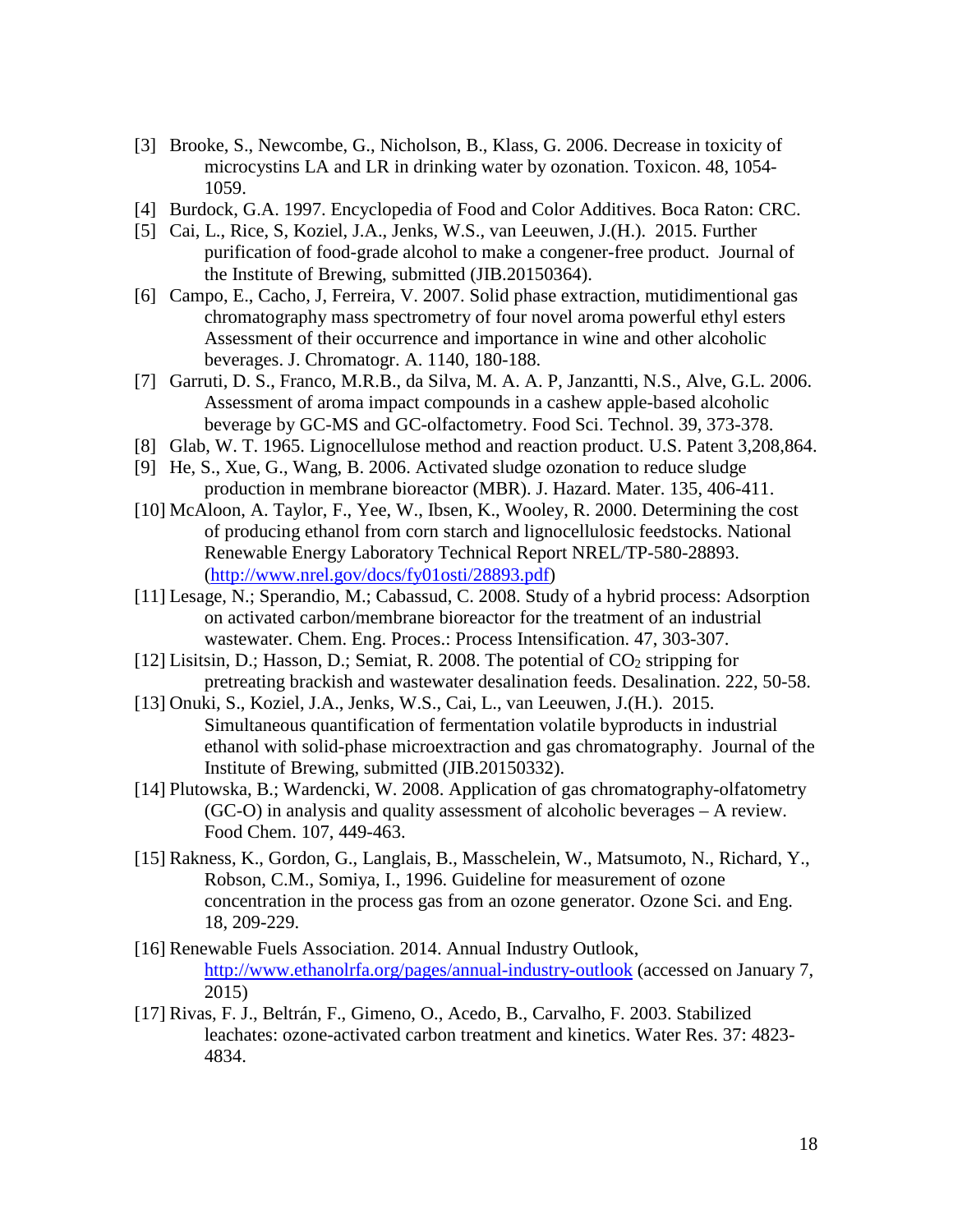- [18] Rocha, S. M., Goncalves, V., Evtuguin, D., Delgadillo, I. 2008. Distinction and identification of lignins based on their volatile headspace composition. Talanta. 75, 594-597.
- [19] Rohsenow D.J, Howland J. 2010. The role of beverage congeners in hangover and other residual effects of alcohol intoxication: a review. Curr Drug Abuse Rev. 3:76-79.
- [20] Sangave, P.C., Gogate, P.R., Pandit, A.B. 2007. Ultrasound and ozone assisted biological degradation of thermally pretreated and anaerobically pretreated distillery wastewater. Chemosphere. 68, 42-50.
- [21] Seredyńska-Sobecka, B., Tomaszewska, M., Morawski, A.W. 2005. Removal of micropollutants from water by ozonation/biofiltration process. Desalination. 182, 151-157.
- [22] Shah, M. R., Noble, R.D., Clough, D.E. 2004. Pervaporation–air stripping hybrid process for removal of VOCs from groundwater. J. Membr. Sci. 241, 257-263.
- [23] Shibin, X., Shuichun, X, Changqing, Z. 2007. Removal of organic pollutants from 2,2′,5,5′-tetrachlorobenzidine (TCB) industrial wastewater by microelectrochemical oxidation and air-stripping. J. Hazard. Mater. 144, 159-163.
- [24] Singh, S., Fan, M., Brown, R.C. 2008. Ozone treatment of process water from a drymill ethanol plant. Bioresource Technol. 99, 1801-1805.
- [25] Smogrovicova, D., Domeny, Z. 1999. Beer volatile by-products formation at different fermentation temperature using immobilized yeasts, Process Biochem. 34, 785- 794.
- [26] Sutherland, J., Adams, C., Kekobad, J. 2004. Treatment of MTBE by air stripping, carbon adsorption, and advanced oxidation: technical and economic comparison for five groundwaters. Water Res. 38, 193-205.
- [27] Tchobanoglous, G., Burton, F.L., Stensel, H.D. 2003. Wastewater Engineering. New York, New York: McGraw-Hill.
- [28] van Leeuwen, J. Pipe-Martin, C. and Lehmann, R. 2003. The South Caboolture Water Reclamation Process. Ozone Sci & Eng. 25, 107-120.
- [29] van Leeuwen, J, Sridhar, A., Esplugas, M., Onuki, S., Cai, L., Harrata, A.K. and Koziel, J.A. 2009. Improving biodegradation of organic pollutants with ozonation during biological wastewater treatment. Ozone Sci. & Eng. 31, 63-70.
- [30] van Leeuwen, J. 1996. Reclaimed water an untapped resource. Desalination. 106, 233-240.
- [31] van Leeuwen. 2015. Letter to editor: Measuring ozone dosage. Ozone Sci. and Eng. 37(2), 191-192.
- [32] Verster J. C. 2006. Congeners and alcohol hangover: differences in severity among Dutch college students after consuming beer, wine or liquor. Alcoholism: Clinical and Experimental Research 30 (Suppl. 6): 53A.
- [33] Zhu, W, Koziel, J.A, Cai, L, Brehm-Stecher, B, Özsoy, H. D., van Leeuwen, J. (Hans). 2013. Ozonation-based decolorization of food dyes for recovery of fruit leather wastes, J. Agric. Food Chem. 61, 8198-8206.